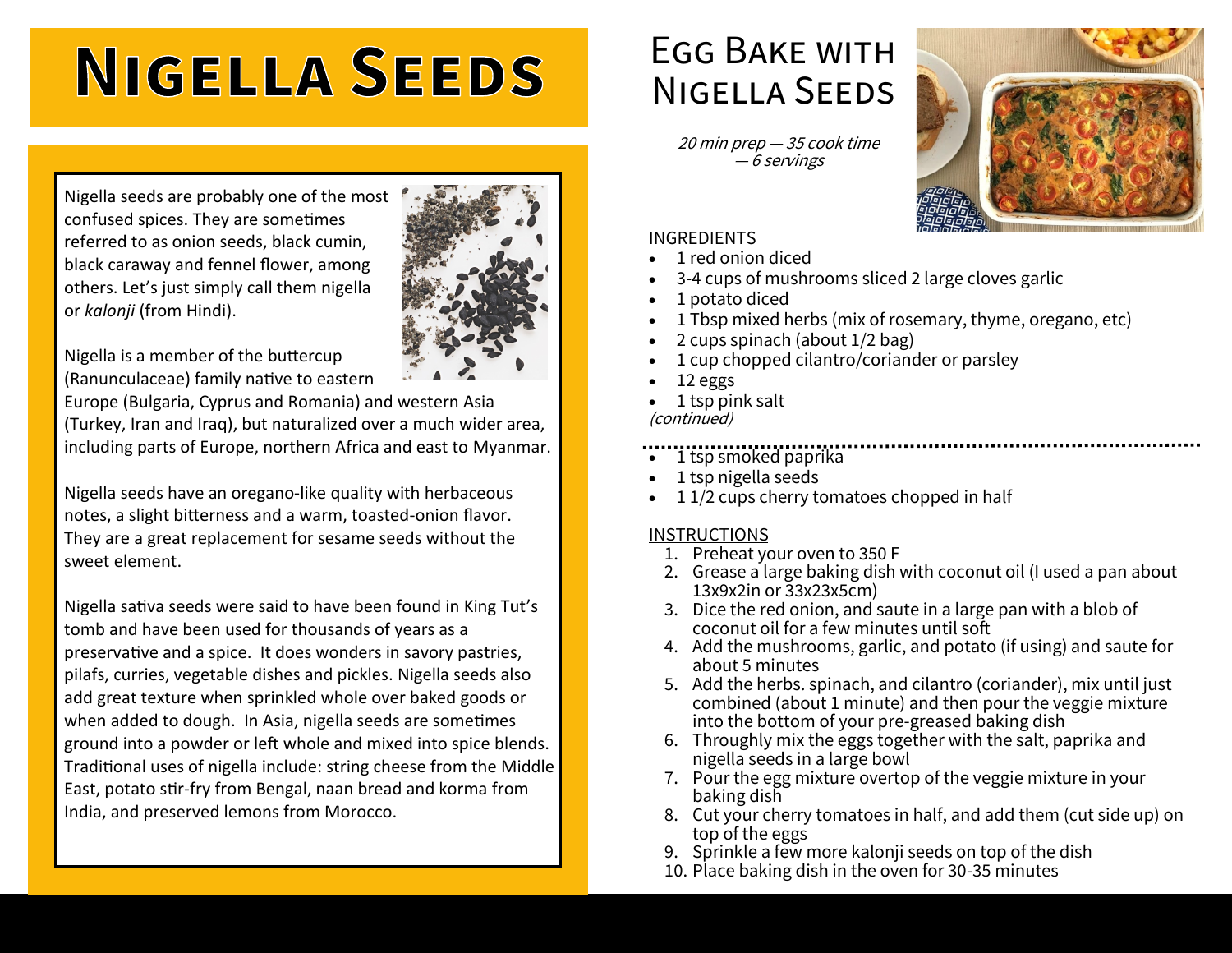## Mini Pear & **BERRY** Crumbles with Nigella Seeds



### — 12 servings

INGREDIENTS • 6 ripe pears diced into 1/2 inch cubes

20 min prep — 45 min cook

- 2 cups berries ( raspberries, blackberries, or blueberries)
- 1 tbsp lemon juice 2 tbsp flour
- 3 tbsp sugar
- 1/4 teaspoon cardamon (or another favorite spice)

#### Topping:

- 1 cup flour
- 2/3 cup oats
- 2/3 cup sugar
- 1/2 teaspoon salt
- ½ cup soft butter or coconut oil
- 3 tbsp seeds (1 tbsp nigella, 1 tbsp sesame, 1 tbsp poppy)

#### **INSTRUCTIONS**

- 1. Preheat oven to 400F
- 2. In a large bowl gently mix the pears and lemon juice, then add the rest of the filling ingredients and taste. Add sugar if too tart.
- 3. To make the topping, mix topping ingredients together tin a medium bowl using a wooden spoon or your fingers.
- 4. Fill baking dishes with pear and berry filling leaving room, about 3/4 inch at top for the topping.
- 5. Spread a generous layer of the topping about 1/2 inch thick. Lightly pat down sealing the top.

#### INSTRUCTIONS (continued)

6. Bake at 400 for about 40-45 mins or until topping is golden. Let sit for 15 mins before serving. Serve with a dollop of whip cream or ice cream.

#### (continued)